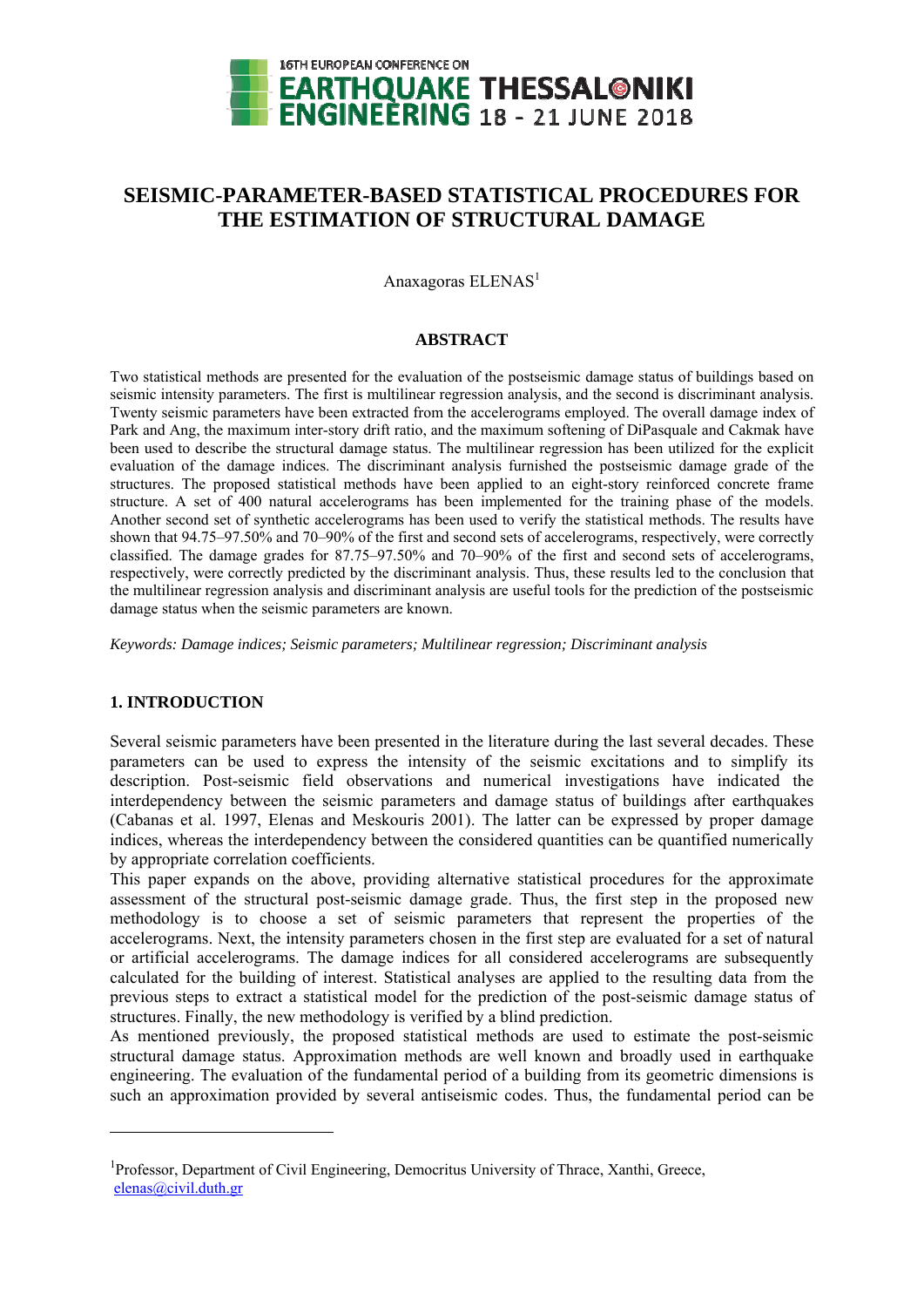approximated using a simple formula depending on the type of structure (e.g., steel, reinforced concrete, masonry, frame or wall) and the geometric dimensions of the examined building instead of needing to solve a complicated eigenvalue problem that depends on mass and stiffness matrices. The proposed methodologies can be used, for instance, by public authorities for a quick and accurate estimation of the post-seismic damage status or for estimating damage scenarios for specific buildings. Another application is the implementation of the proposed procedure in an integrated circuit (microchip), which can be used for real-time damage estimation of important buildings after severe earthquakes when combined with a seismic accelerograph and wireless data transmission device. In all of these cases, the proposed techniques are simpler to apply than the more complicated and timeconsuming nonlinear dynamic analyses. The novel application of the proposed statistical procedures in the specific field of earthquake engineering is also feasible for nonspecialists, in contrast to nonlinear dynamic analyses, which can only be performed by expert engineers.

#### **2. SEISMIC INTENSITY PARAMETERS**

In general, the intensity parameters can be classified into peak, spectral and energy parameters. Twenty parameters have been selected to represent the seismic excitation. They have been chosen from all three seismic parameter categories. The following seismic parameters are considered: peak ground acceleration (PGA); peak ground velocity (PGV); the ratio PGA/PGV; Arias intensity  $(I_0)$ ; root mean square acceleration ( $RMS<sub>a</sub>$ ); the strong motion duration of Trifunac/Brady ( $T<sub>0.90</sub>$ ); seismic power (P<sub>0.90</sub>); the spectral intensities of Housner (SI<sub>H</sub>); Kappos (SI<sub>K</sub>); and Martinez-Rueda (SI<sub>MR</sub>); effective peak acceleration (EPA); maximum effective peak acceleration (EPAmax); seismic energy input (Einp); cumulative absolute velocity (CAV); the seismic damage potential of Araya/Saragoni ( $\overline{DP}_{AS}$ ); central period (CP); spectral acceleration  $(S_A)$ ; spectral velocity  $(S_V)$ ; spectral displacement  $(S_D)$ ; and the intensity of Fajfar/Vidic/Fischinger ( $I_{F/V/F}$ ). Table 1 provides an overview of the used parameters and the literature references, where their definitions are presented.

| No              | Seismic parameters | <b>Reference</b>        |
|-----------------|--------------------|-------------------------|
| 1               | <b>PGA</b>         | Meskouris 2000          |
| 2               | <b>PGV</b>         | Meskouris 2000          |
| $\overline{3}$  | <b>PGA/PGV</b>     | Meskouris et al. 1993   |
| $\overline{4}$  | $I_0$              | Arias 1970              |
| 5               | RMS <sub>a</sub>   | Meskouris 2000          |
| 6               | $T_{0.90}$         | Trifunac and Brady 1975 |
| $7\overline{ }$ | $P_{0.90}$         | Jennings 1982           |
| 8               | $SI_{H}$           | Housner 1952            |
| 9               | $SI_{K}$           | Kappos 1990             |
| 10              | $SI_{MR}$          | Martinez-Rueda 1998     |
| 11              | <b>EPA</b>         | ATC 3-06                |
| 12              | $EPA_{max}$        | ATC 3-06                |
| 13              | $E_{\text{inp}}$   | Uang and Bertero 1990   |
| 14              | CAV                | Cabanas et al. 1997     |
| 15              | DP <sub>A/S</sub>  | Araya and Saragoni 1984 |
| 16              | $\rm CP$           | Vanmarcke and Lai 1980  |
| 17              | $S_D$              | Chopra 1995             |
| 18              | $S_V$              | Chopra 1995             |
| 19              | $S_A$              | Chopra 1995             |
| 20              | $I_{F/V/F}$        | Fajfar et al. 1990      |

Table 1. Seismic parameters.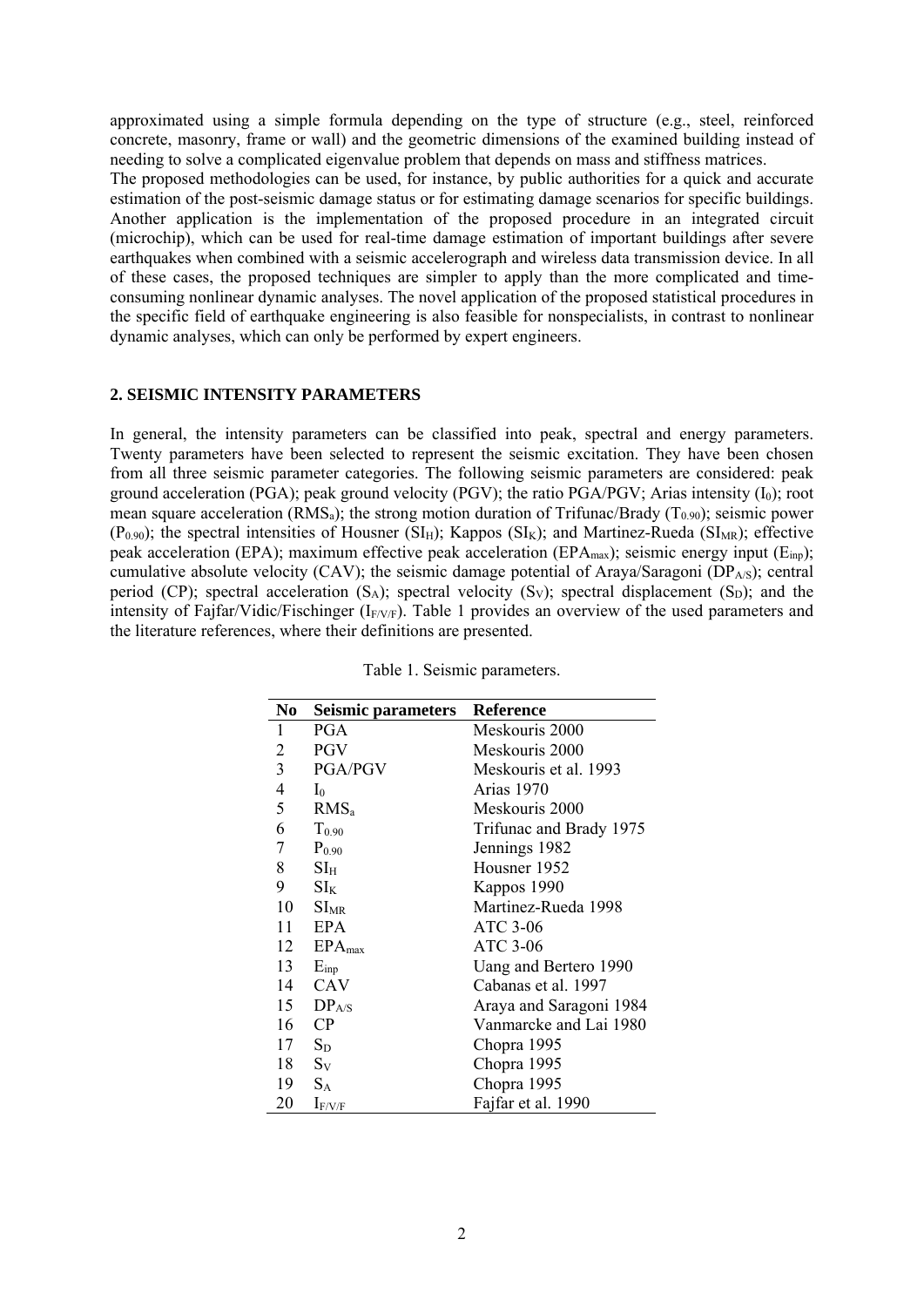# **3. SEISMIC ACCELERATION TIME HISTORIES**

The expected damage potential of a seismic excitation on a particular structure is the prime consideration for the selection of the accelerograms for the presented methodology. Seismic excitations that generate a broad spectrum of damage, from negligible to severe, are considered for statistical reasons. Thus, the present investigation utilized 400 worldwide natural acceleration records with strong seismic activity. Tables 2 and 3 provide the number of accelerograms used per country and PGA range. All of the above-mentioned seismic acceleration time histories have been investigated by a computer-supported evaluation of their seismic parameters, as presented in the previous section and Table 1.

| Country      | <b>Number of accelerograms</b> |
|--------------|--------------------------------|
| Bulgaria     | 2                              |
| Canada       | 9                              |
| Chile        | 12                             |
| Greece       | 54                             |
| Japan        | 46                             |
| Mexico       | 10                             |
| New Zeeland  | 2                              |
| Romania      | 4                              |
| San Salvador | 6                              |
| Turkey       | 8                              |
| <b>USA</b>   | 247                            |

Table 2. Number of accelerograms employed per country.

Table 3. Number of accelerograms employed per PGA range.

| PGA-range [g] | <b>Number of accelerograms</b> |
|---------------|--------------------------------|
| $0.01 - 0.1$  | 23                             |
| $0.1 - 0.2$   | 165                            |
| $0.2 - 0.3$   | 103                            |
| $0.3 - 0.4$   | 50                             |
| $0.4 - 0.5$   | 32                             |
| $0.5 - 0.6$   | 13                             |
| $0.6 - 0.7$   | 7                              |
| > 0.7         | 7                              |

#### **4. DAMAGE INDICES**

Among the many structural response parameters, attention is focused on those that can best describe the seismic damage. The attention is focused on overall structural damage indices (OSDIs) because these parameters summarily lump all existing damage in columns and beams into a single value, which can then be easily interrelated with the single-value seismic parameters. For this purpose, the modified overall damage index of Park and Ang (Park and Ang 1985, Park et al. 1987) is used in the present study. In this model, the global damage is obtained as a weighted average of the local damage at the ends of each element, with the dissipated energy as the weighting function. The local damage index according to Park/Ang must be calculated using the following equation: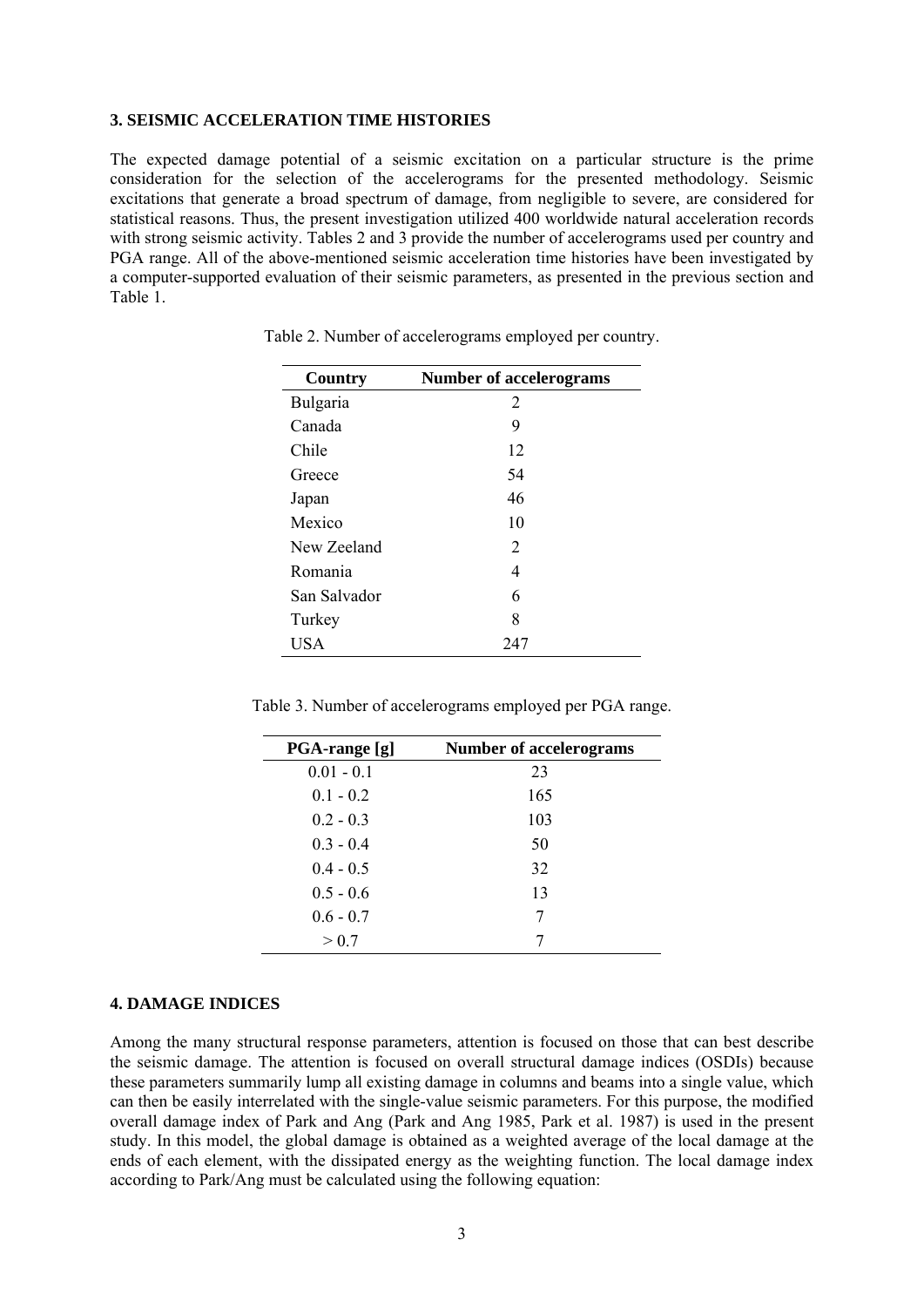$$
DI_{P/A, Local} = \frac{\theta_m - \theta_r}{\theta_u - \theta_r} + \frac{\beta}{M_y \theta_u} E_T
$$
 (1)

where  $\theta_m$  is the maximum rotation during the load history,  $\theta_u$  is the ultimate rotation capacity of the section,  $θ$ <sub>r</sub> is the recoverable rotation at unloading,  $β$  is a constant parameter (0.1-0.15 for nominal strength deterioration (Reinhorn et al. 2009)),  $M_v$  is the yield moment of the section, and  $E_T$  is the dissipated hysteretic energy.

In this study, the numerical value of parameter β in equation (1) is equal to 0.1. This value corresponds to nominal strength degradation (Reinhorn et al. 2009). However, the numerical value of β can vary in the range between 0 (no strength degradation) and 0.4 (severe deterioration) (Reinhorn et al. 2009). A low β value corresponds to well-detailed reinforced concrete or steel members (Chai et al. 1994). In contrast, a high β value corresponds to poorly detailed reinforced concrete members or unreinforced masonry (Park et al. 1987).

The OSDI of Park/Ang is defined by the following equation:

$$
DI_{P/A,Global} = \frac{\sum_{i=1}^{n} DI_{P/A,Local} E_i}{\sum_{i=1}^{n} E_i}
$$
 (2)

where  $E_i$  is the energy dissipated at location i and n is the number of locations at which the local damage is computed.

The maximum inter-story drift ratio (MISDR) has been selected as a second OSDI. It is defined as the maximum inter-story drift ( $u_{max}$ ) normalized by the story height (h), as given by relation (3):

$$
MISDR = \frac{|u_{max}|}{h} 100 [%].
$$
 (3)

The maximum softening index of DiPasquale/Cakmak (DiPasquale and Cakmak 1987) has been selected as a third OSDI, which is based on the vibration parameters of the structure. It is given by the following expression:

$$
\delta_{\rm M} = 1 - \frac{T_0}{T_{\rm max}} \tag{4}
$$

where  $\delta_M$  is the maximum softening,  $T_0$  is the fundamental period, and  $T_{\text{max}}$  is the maximum natural period of the examined structure during the excitation. For the evaluation of  $T_{\text{max}}$ , a sliding time window can be used for the smoothness of the time-fundamental period curve (DiPasquale and Cakmak 1987, Rodriguez-Gómez and Cakmak 1990). The time-fundamental period curve can be evaluated by a nonlinear dynamic procedure that calculates the fundamental period of the structure by considering the stiffness degradation in every time step.  $T_0$  is the initial, fundamental period of the structure that corresponds to the initial stiffness of the structure.

Table 4 presents the range limits of the four damage classes using the different damage indices (Gunturi and Shah 1992). The four levels (low-medium-large-total) correspond to undamaged or minor damage, repairable damage, irreparable damage, and the partial or total collapse of the structure.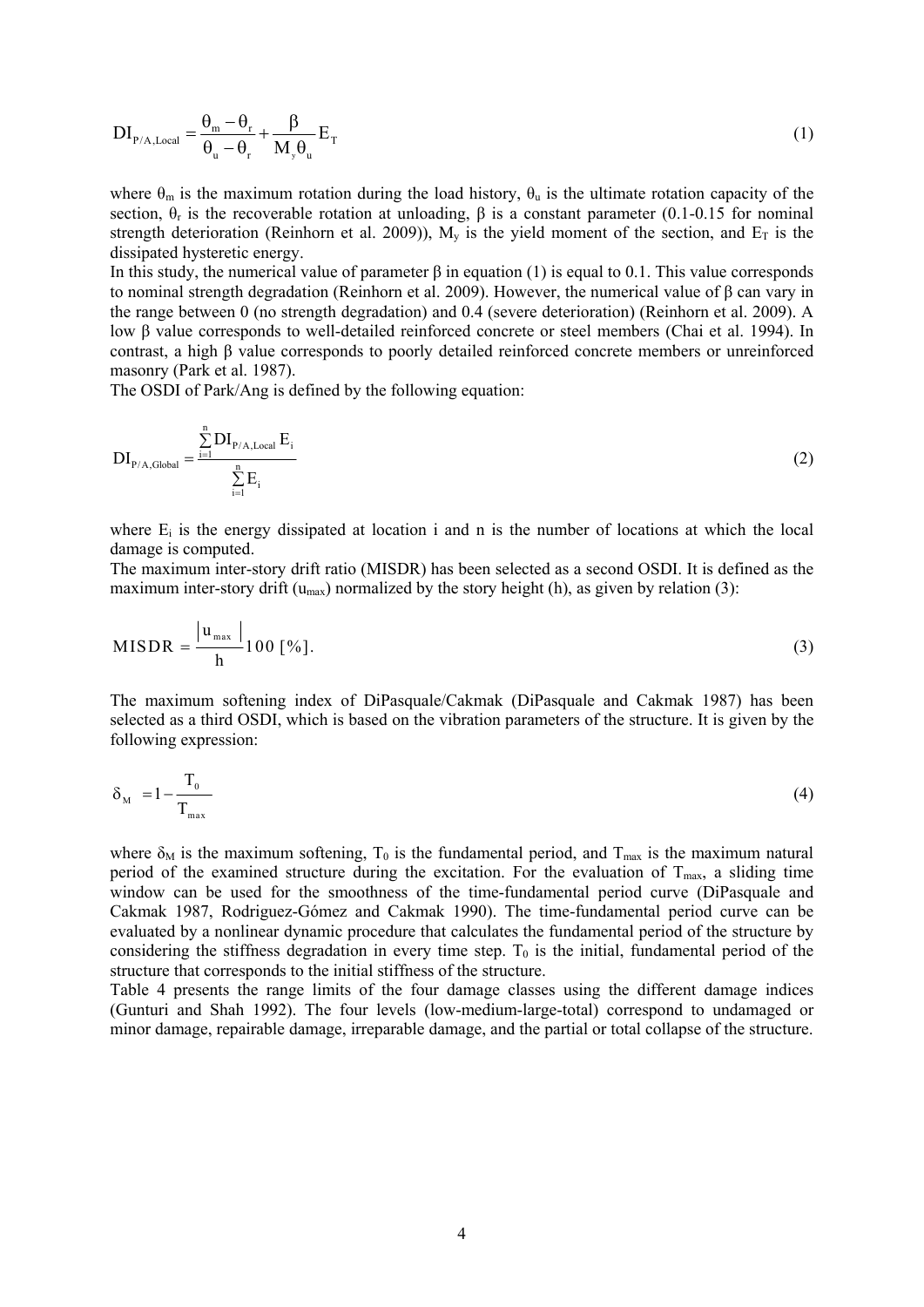|                                              | Damage classes |                                                                                |       |              |
|----------------------------------------------|----------------|--------------------------------------------------------------------------------|-------|--------------|
|                                              | Low            | <b>Medium</b>                                                                  | Large | <b>Total</b> |
| OSDI of Park/Ang and<br>of DiPasquale/Cakmak |                | $\leq$ 0.3 $\leq$ 0.3 $\leq$ OSDI $\leq$ 0.6 $\leq$ 0.6 $\leq$ OSDI $\leq$ 0.8 |       | > 0.8        |
| MISDR [%]                                    |                | $\leq$ 0.5 $\leq$ MISDR $\leq$ 1.5 $\leq$ MISDR $\leq$ 2.5 $\geq$ 2.5          |       |              |

# **5. APPLICATION**

The proposed procedures have been applied to a reinforced concrete structure, shown in Figure 1 and designed in agreement with the rules of the recent Eurocodes for structural concrete and aseismic structures, Eurocode 2 and Eurocode 8 (EC2 2000, EC8 2004). The fundamental period of the frame was 1.20 s. The following loads have been considered: self-weight, seismic loads, snow, wind, and live loads. The cross-sections of the beams are treated as T-beams with a 40 cm width, 20 cm plate thickness, 50 cm total beam height, and 1.45 m effective plate width. The distances between each frame of the structure have been chosen to be 6 m. According to the EC8 Eurocode, the structure shown in Figure 1 is considered an "importance class II, ductility class M" structure with category B subsoil. The ordinate of the used elastic response spectrum of Eurocode 8 was 0.24g.



Figure 1. Reinforced concrete frame structure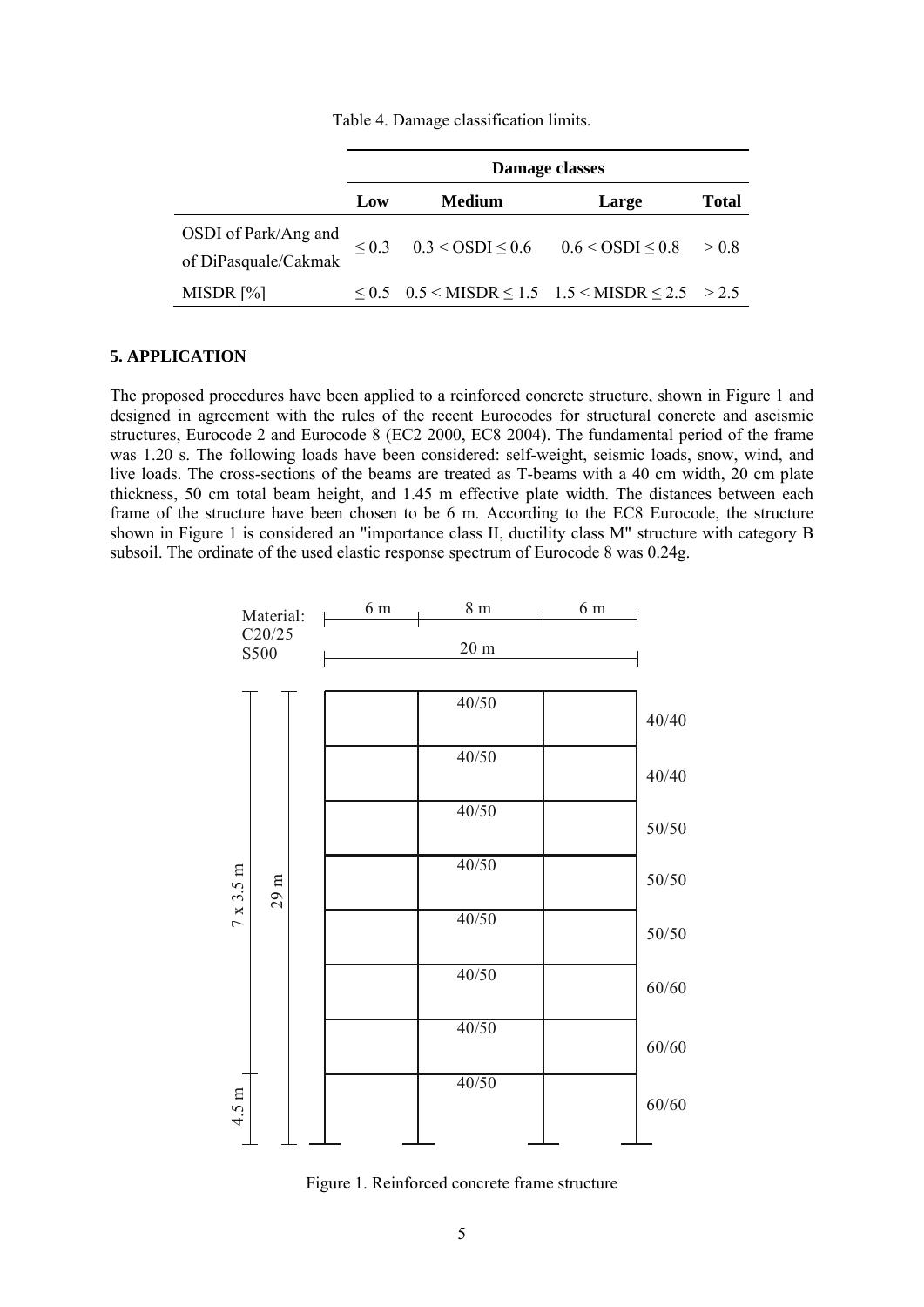After designing the frame structure, nonlinear dynamic analyses were carried out to evaluate the structural response. For this purpose, the computer program IDARC (Reinhorn et al. 2009) has been used. The hysteretic behavior of the beams and columns has been specified at both ends of each member using a three-parameter Park model (Reinhorn et al. 2009). This hysteretic model incorporates stiffness degradation, strength deterioration, nonsymmetric response, slip-lock, and a trilinear monotonic envelope. The parameter values that specify the above degrading parameters have been chosen from the cyclic force-deformation characteristics from experimental results of the typical components of the studied structure. Thus, nominal parameters for stiffness degradation and strength deterioration have been chosen. No pinching has been considered. Of the several response parameters, the focus is on the OSDIs. Consequently, the OSDI of Park/Ang and DiPasquale/Cakmak and the MISDR have been calculated for all of the natural accelerograms corresponding to all the excitations, which were used as the seismic input for the nonlinear dynamic analyses. For the evaluation of the OSDI of DiPasquale/Cakmak according to equation (4), a sliding time window of 2.5 s is used to smooth the time-fundamental period curve. This window size is between 2 and 5.5 times the fundamental period T<sub>0</sub> of the examined structure (T<sub>0</sub> = 1.20 s), as suggested by Rodriguez-Gómez and Cakmak (1990). The maximum value of the smoothed time-fundamental period curve is the maximum natural period of the examined structure during each seismic excitation considered ( $T_{\text{max}}$  in equation  $(4)$ ).

#### **6. MULTILINEAR REGRESSION ANALYSIS**

In general, a multilinear regression analysis (Montgomery and Runger 2003) is used to express a dependent variable (y) by (n) independent variables  $(x_i, with i = 1, ..., n)$  and a constant value (a) minimizing the error term (e), as shown by the relation:

$$
y = a + b_1 x_1 + b_2 x_2 + ... + b_n x_n + e.
$$
 (5)

In the present study, the dependent variable (y) represents each used OSDI (of Park/Ang and DiPasquale/Cakmak and the MISDR), and the independent variables  $(x_i)$  are the twenty seismic parameters ( $n = 20$ ) shown in Table 1.

The analyses have been carried out using the statistical software STATGRAPHICS (Statpoint Technolgies Inc. 2017). The regression result for the OSDI of Park/Ang is given in Table 5. The equation of the fitted multilinear model is:

 $DI<sub>P/A,Global</sub> = -0.032 + 0.370PGA + 0.084PGV + 0.005PGA/PGV + 0.007Arias - 0.074RMS<sub>a</sub> 0.0004T_{0.90}$  -  $0.004P_{0.90}$  +  $0.036S$ I<sub>H</sub> -  $0.014S$ I<sub>K</sub> -  $0.379S$ I<sub>MR</sub> -  $0.385EPA + 0.076EPA_{max} + 0.037E_{imp}$  - $0.020CAV - 0.202DP<sub>AS</sub> + 0.038CP - 0.110S<sub>D</sub> + 0.167S<sub>V</sub> + 0.031S<sub>A</sub> + 0.017I<sub>F/V/F</sub>$  (6)

The  $R^2 = 0.858899$ , which indicates that the model as fitted explains 85.9% of the variability in the Park/Ang OSDI. In addition, Table 5 presents the 95% confidence intervals for the coefficients in the multilinear model. Each variable coefficient in equation (6) and in Table 5, or generally in equation (5), is interpreted as the change in the response based on a one-unit change in the corresponding explanatory variable keeping all other variables fixed. This interpretation is fictitious because it is not possible in a seismic accelerogram to change only one of the seismic parameters. Furthermore, in some explanatory variables (seismic parameters), a one-unit change can be easily observed (such as the SMD of Trifunac/Brady), whereas such a change cannot be easily observed in others (such as the  $S<sub>D</sub>$ ). In addition, the comparison between coefficients of different explanatory variables is not possible, because they are assigned quantities having different dimensions and units (Navidi 2011). Finally, the constant term ("a" in equation (5) and "-0.032" in equation (6)) has a physical meaning only in the case in which all of the explanatory variables  $x_i$  can simultaneously have zero values. Otherwise, as in the present study in which the seismic parameters with zero values are out of the observed value range, the constant term is an extrapolated value without a physical meaning. Similarly, Table 6 presents the multilinear model for the MISDR ( $R^2 = 0.799279$ ) and Table 7 presents the model for the OSDI after DiPasquale/Cakmak ( $R^2 = 0.763627$ ), along with their 95% confidence intervals.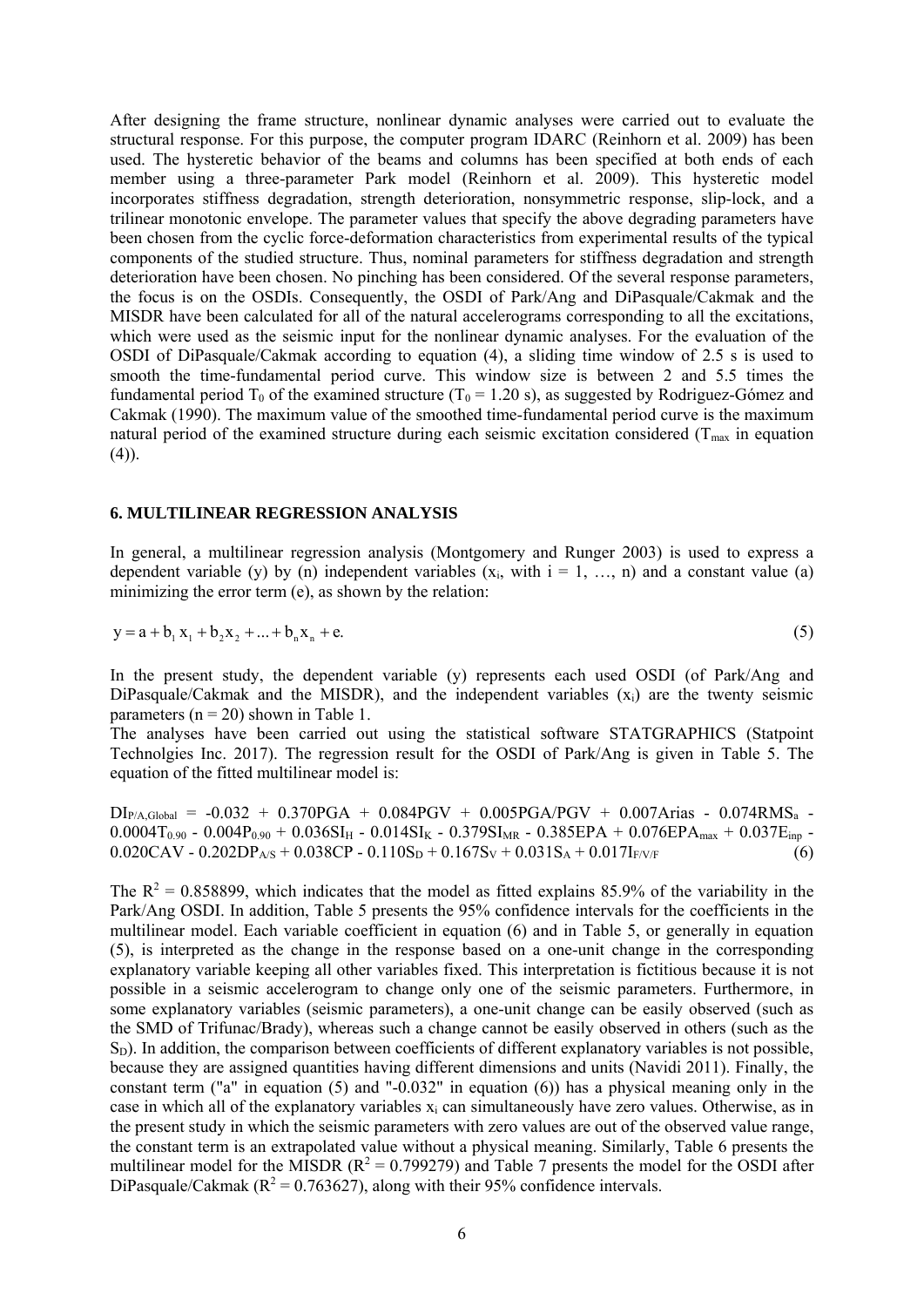| Parameter                |          | <b>Estimate Lower Limit Upper Limit</b> |          |
|--------------------------|----------|-----------------------------------------|----------|
| <b>CONSTANT</b>          | $-0.032$ | $-0.063$                                | $-0.001$ |
| PGA                      | 0.370    | 0.234                                   | 0.507    |
| <b>PGV</b>               | 0.084    | $-0.030$                                | 0.199    |
| <b>PGA/PGV</b>           | 0.005    | $-0.004$                                | 0.014    |
| $I_0$                    | 0.007    | 0.004                                   | 0.009    |
| RMS <sub>a</sub>         | $-0.074$ | $-0.156$                                | 0.008    |
| $T_{0.90}$               | 0.0004   | $-0.001$                                | 0.001    |
| $P_{0.90}$               | $-0.004$ | $-0.015$                                | 0.006    |
| $\mathrm{SI}_\mathrm{H}$ | 0.036    | $-0.004$                                | 0.077    |
| $\mathrm{SI_{K}}$        | $-0.014$ | $-0.127$                                | 0.099    |
| $SI_{MR}$                | $-0.379$ | $-0.543$                                | $-0.215$ |
| EPA                      | $-0.385$ | $-0.652$                                | $-0.118$ |
| $EPA_{max}$              | 0.076    | 0.004                                   | 0.148    |
| $E_{inp}$                | 0.037    | 0.013                                   | 0.061    |
| CAV                      | $-0.020$ | $-0.052$                                | 0.011    |
| DP <sub>A/S</sub>        | $-0.202$ | $-0.437$                                | 0.032    |
| CP                       | 0.038    | $-0.022$                                | 0.098    |
| <b>SD</b>                | $-0.110$ | $-0.428$                                | 0.207    |
| SV                       | 0.167    | 0.074                                   | 0.260    |
| SА                       | 0.031    | $-0.092$                                | 0.154    |
| $\rm I_{F/V/F}$          | 0.017    | $-0.018$                                | 0.051    |

Table 5. Multilinear regression model for the OSDI after Park/Ang.

Table 6. Multilinear regression model for the MISDR.

| Parameter                |          |          | <b>Estimate Lower Limit Upper Limit</b> |
|--------------------------|----------|----------|-----------------------------------------|
| <b>CONSTANT</b>          | $-0.072$ | $-0.290$ | 0.147                                   |
| <b>PGA</b>               | 2.331    | 1.380    | 3.281                                   |
| <b>PGV</b>               | 0.359    | $-0.438$ | 1.156                                   |
| PGA/PGV                  | 0.046    | $-0.017$ | 0.109                                   |
| $I_0$                    | 0.043    | 0.028    | 0.058                                   |
| RMS <sub>a</sub>         | $-0.322$ | $-0.893$ | 0.249                                   |
| $T_{0.90}$               | 0.003    | $-0.004$ | 0.010                                   |
| $P_{0.90}$               | $-0.019$ | $-0.089$ | 0.052                                   |
| $\mathrm{SI}_\mathrm{H}$ | 0.410    | 0.129    | 0.691                                   |
| $SI_{K}$                 | $-0.520$ | $-1.308$ | 0.268                                   |
| $SI_{MR}$                | $-2.726$ | $-3.864$ | $-1.587$                                |
| <b>EPA</b>               | $-0.873$ | $-2.731$ | 0.985                                   |
| $EPA_{max}$              | 0.019    | $-0.483$ | 0.522                                   |
| $E_{inp}$                | $-0.048$ | $-0.216$ | 0.120                                   |
| CAV                      | $-0.397$ | $-0.619$ | $-0.175$                                |
| DP <sub>A/S</sub>        | 1.475    | $-0.155$ | 3.104                                   |
| CP                       | $-0.167$ | $-0.583$ | 0.250                                   |
| <b>SD</b>                | $-2.292$ | $-4.501$ | $-0.084$                                |
| SV                       | 1.802    | 1.155    | 2.449                                   |
| SА                       | 0.236    | $-0.619$ | 1.090                                   |
| $I_{F/V/F}$              | 0.024    | $-0.217$ | 0.264                                   |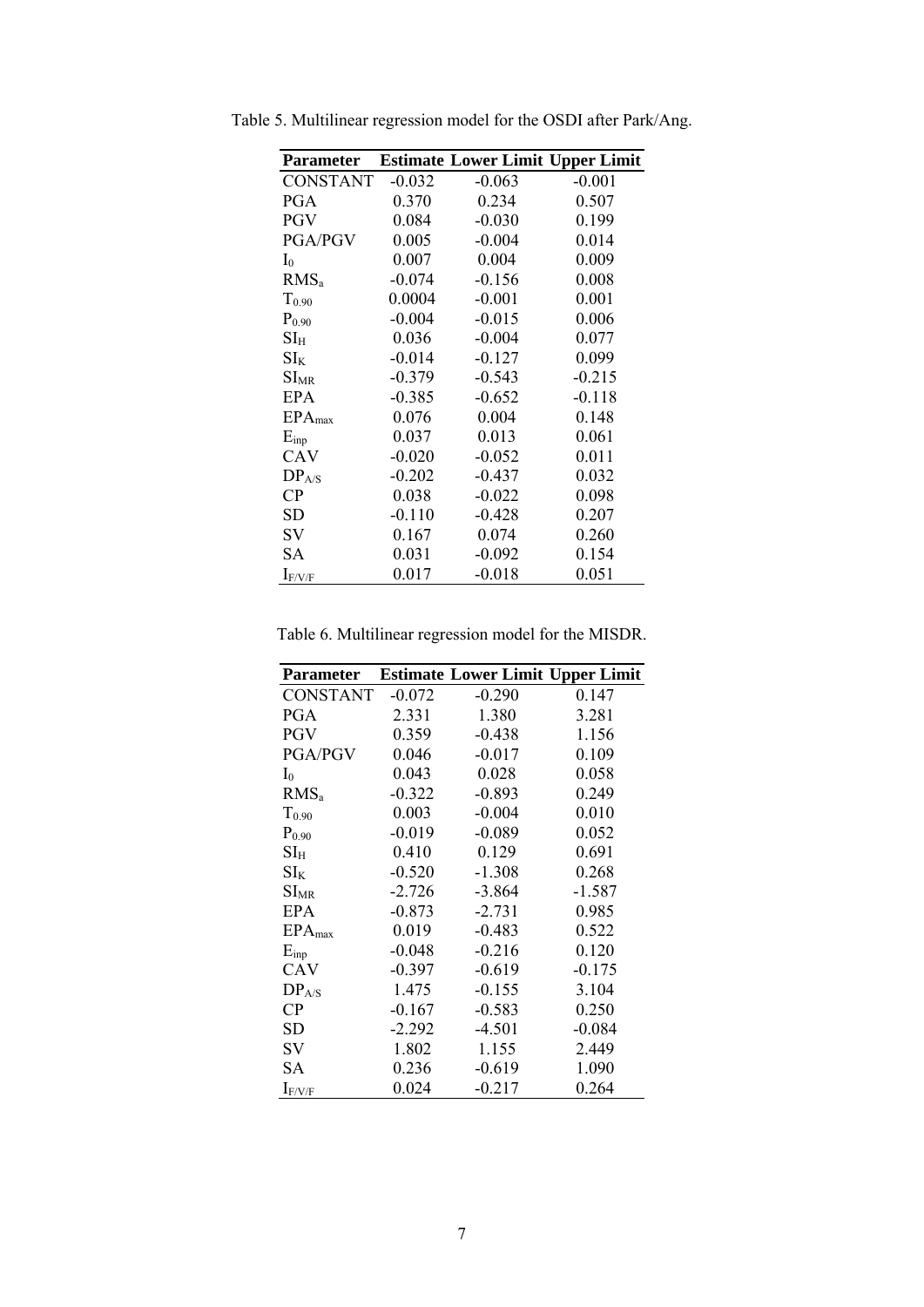| <b>Parameter</b>         |          | <b>Estimate Lower Limit Upper Limit</b> |          |
|--------------------------|----------|-----------------------------------------|----------|
| <b>CONSTANT</b>          | $-0.090$ | $-0.130$                                | $-0.050$ |
| PGA                      | 0.293    | 0.119                                   | 0.466    |
| <b>PGV</b>               | 0.094    | $-0.052$                                | 0.239    |
| <b>PGA/PGV</b>           | 0.017    | 0.005                                   | 0.028    |
| $I_0$                    | 0.001    | $-0.002$                                | 0.004    |
| $RMS_a$                  | $-0.035$ | $-0.140$                                | 0.069    |
| $T_{0.90}$               | 0.0002   | $-0.001$                                | 0.001    |
| $P_{0.90}$               | $-0.005$ | $-0.018$                                | 0.008    |
| $\mathrm{SI}_\mathrm{H}$ | 0.019    | $-0.032$                                | 0.071    |
| $SI_{K}$                 | 0.237    | 0.093                                   | 0.380    |
| $SI_{MR}$                | $-0.178$ | $-0.386$                                | 0.030    |
| EPA                      | $-0.288$ | $-0.627$                                | 0.052    |
| $EPA_{max}$              | 0.027    | $-0.065$                                | 0.118    |
| $E_{\text{inp}}$         | 0.081    | 0.050                                   | 0.112    |
| CAV                      | $-0.032$ | $-0.072$                                | 0.009    |
| DP <sub>A/S</sub>        | $-0.656$ | $-0.953$                                | $-0.358$ |
| CP                       | 0.097    | 0.021                                   | 0.173    |
| <b>SD</b>                | 0.648    | 0.245                                   | 1.052    |
| SV                       | $-0.079$ | $-0.197$                                | 0.039    |
| SА                       | $-0.040$ | $-0.196$                                | 0.116    |
| $I_{F/V/F}$              | 0.011    | $-0.032$                                | 0.055    |

Table 7. Multilinear regression model for the OSDI of DiPasquale/Cakmak.

The models, represented by the regression equations, are strictly valid only within the range of the data (in the present study these data are the values of the seismic parameters employed) used to develop these regression equations (training phase). Trying to predict the outcome outside the range of the data can be seriously misleading and is not advised.

# **7. TESTING THE MULTILINEAR REGRESSION MODEL**

Two sets of accelerograms have been used to verify the quality of the regression model. The first one is identical to the 400 accelerograms used for the training phase of the regression model, as presented in section 3. The second set is from an entirely different set of 10 artificial accelerograms. In their original form, the latter is compatible with the design spectrum employed. Some of these accelerograms have been scaled to produce medium, large, and total structural damages for each of the examined damage indicators. The program SeismoArtif (Seismosoft 2016) has been utilized to create the aforementioned artificial accelerograms. The method used by the program for the artificial seismic accelerogram generation is the superposition of sinusoids having random phase angles and amplitudes derived from a stationary power spectral density function of the motion. The produced signals are then enveloped in a trapezoidal shape to simulate the non-stationary characteristics of the ground motion (Seismosoft 2016). The following input data are required for the generation of the artificial accelerograms: peak ground acceleration (PGA), total duration (TD), duration of the ascending and the descending part of the trapezoidal envelope, and design spectrum with which the artificial accelerograms must be compatible. Another option is to use natural or artificial spectral matching (Abrahamson 1992) accelerograms instead of the artificial accelerograms to verify the proposed models. Because the examined frame is designed using the same spectrum to which the artificial accelerograms are compatible, the expected damage grade will be low. However, the proposed statistical models must also be verified for medium, large, and total damage grades. Therefore, some of the artificial accelerograms have been scaled (the ordinates of seismic accelerogram have been multiplied by a factor with a value greater than one) to achieve medium, large, and total damage grades.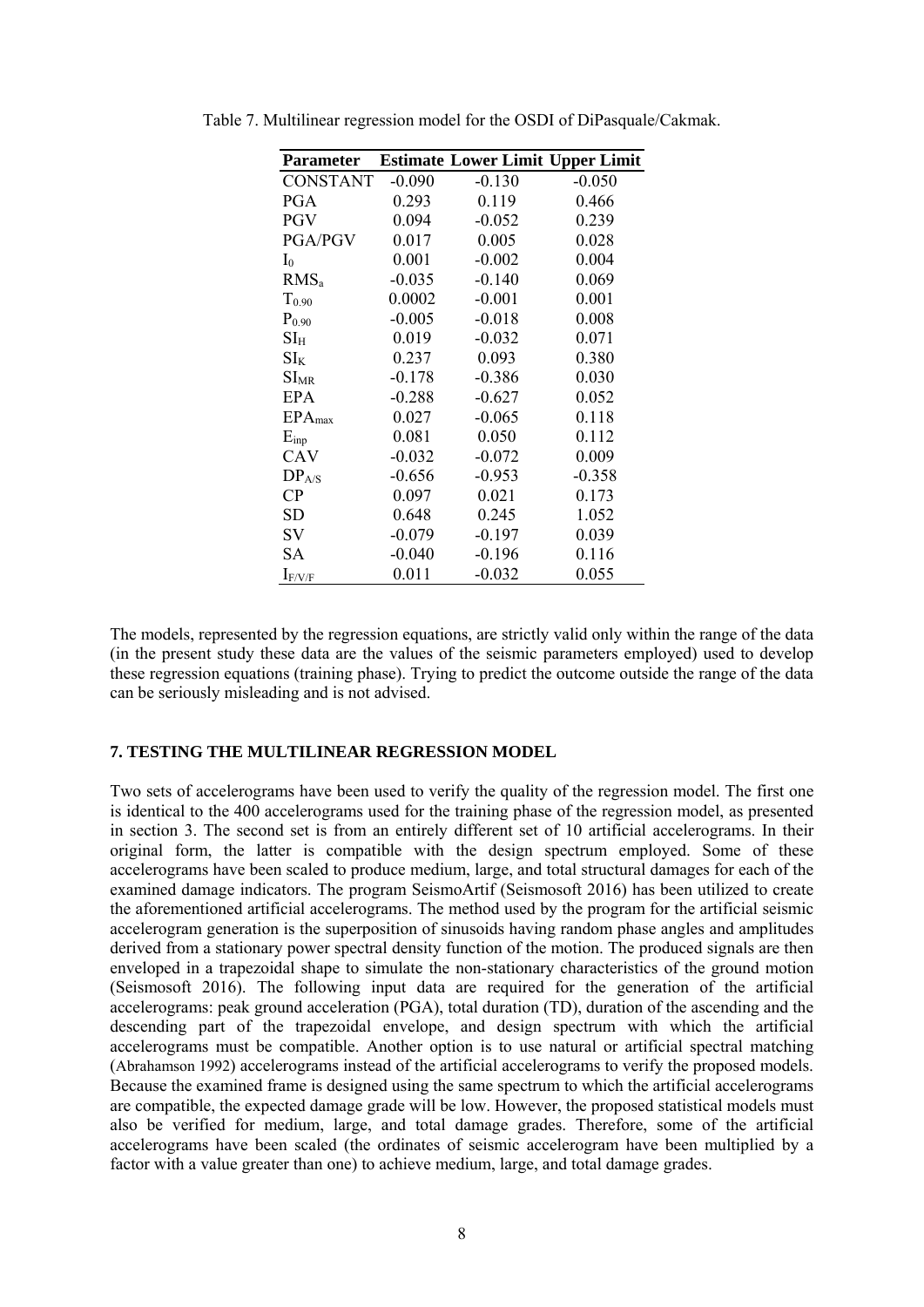Table 8 presents the prediction results of all of the examined damage indicators. In this context, correct prediction means that the evaluated damage index lies within the 95% confidence interval of the multilinear regression model, as provided in Tables 5-7. Thus, the results the regression model display correct predictions, from 94.75% to 97.50% and from 80% to 90% for acceleration sets 1 and 2, respectively.

|                   | <b>Correctly predicted damage values</b> |                  |  |
|-------------------|------------------------------------------|------------------|--|
| <b>OSDI</b>       | Set 1                                    | Set 2            |  |
|                   | 400 accelerograms                        | 10 accelerograms |  |
| $DI_{P/A,Global}$ | 386 (96.50%)                             | $9(90\%)$        |  |
| <b>MISDR</b>      | 390 (97.50%)                             | $8(80\%)$        |  |
| $\delta_{\rm M}$  | 379 (94.75%)                             | $8(80\%)$        |  |

Τable 8. Damage prediction results for the regression models.

# **8. DISCRIMINANT ANALYSIS**

In the case for which it is sufficient to know the post-seismic damage grade as provided in Table 4 (low, medium, large, total), then a statistical discriminant analysis can be performed. The purpose of the discriminant analysis is to classify objects into one or more possible groups based on a set of features that describe the objects (Sharma 1996). In general, we assign an object to one of some predetermined groups based on observations made about the object.

The principle is to find the discriminant functions for each group. The element to be classified belongs to the group with the greatest value of the discriminant functions. In the present study, four groups and twenty independent parameters are used. Thus, the discriminant functions are given by the relations:

$$
F_1 = a_{0,1} + a_{1,1}X_{1,1} + a_{2,1}X_{2,1} + ... + a_{20,1}X_{20,1}
$$
  
\n
$$
F_2 = a_{0,2} + a_{1,2}X_{1,2} + a_{2,2}X_{2,2} + ... + a_{20,2}X_{20,2}
$$
  
\n
$$
F_3 = a_{0,3} + a_{1,3}X_{1,3} + a_{2,3}X_{2,3} + ... + a_{20,3}X_{20,3}
$$
  
\n
$$
F_4 = a_{0,4} + a_{1,4}X_{1,4} + a_{2,4}X_{2,4} + ... + a_{20,4}X_{20,4}
$$
\n(7)

where  $F_i$  is the discriminant function,  $a_{ij}$  are parameters to be specified, and  $X_{ij}$  are known quantities. Here,  $i = 4$  (four damage grade groups) and  $j = 20$  (twenty seismic parameters).

# **9. TESTING THE DISCRIMINANT ANALYSIS MODEL**

The same two sets of accelerograms from the regression analysis have been used to verify the quality of the discriminate analysis. Table 9 presents the prediction results of the examined damage indicators. Correct prediction means that the damage grade estimate by the discriminant analysis agrees with the corresponding evaluation of the nonlinear dynamic analysis. The results display correct predictions from 87.75% to 97.50% and from 70% to 90% for acceleration sets 1 and 2, respectively.

Table 9. Damage prediction results for the discriminant analysis.

|                   | Correctly predicted damage grade |                  |  |  |
|-------------------|----------------------------------|------------------|--|--|
| <b>OSDI</b>       | Set 1<br>Set 2                   |                  |  |  |
|                   | 400 accelerograms                | 10 accelerograms |  |  |
| $DI_{P/A,Global}$ | 390 (97.50%)                     | 7(70%)           |  |  |
| <b>MISDR</b>      | 351 (87.75%)                     | $8(80\%)$        |  |  |
| $\delta_{\rm M}$  | 374 (93.50%)                     | $9(90\%)$        |  |  |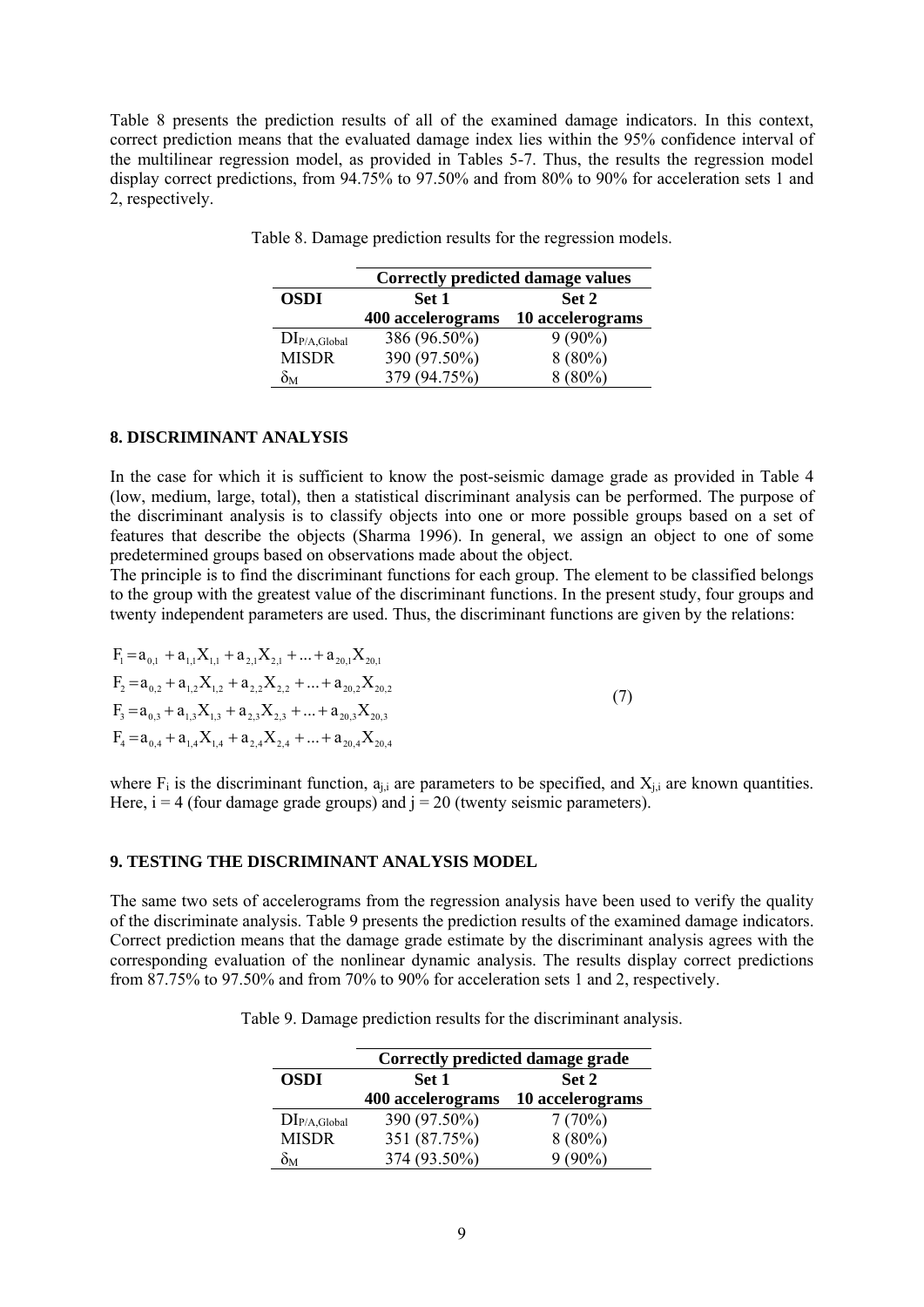### **10. CONCLUSIONS**

Two statistical methods have been presented for the evaluation of the post-seismic damage status of buildings based on the parameters of the seismic excitation. The first is multilinear regression analysis, and the second is discriminant analysis. Twenty seismic parameters have been extracted from the accelerograms employed. The overall damage index of Park/Ang, the MISDR, and the maximum softening of DiPasquale/Cakmak have been used to describe the damage status of the structures. The multilinear regression has been used for the explicit evaluation of the damage indices. In contrast, the discriminant analysis furnished the post-seismic damage grade of the structures. These statistical procedures, combined with seismic intensity parameters, are novel methodologies in earthquake engineering and advantageous for the estimation of the damage indices and damage grades of buildings after severe seismic excitations.

The proposed statistical methods have been applied to an eight-story reinforced concrete frame structure designed by the rules of the EC2 and EC8 Eurocodes for reinforced concrete and antiseismic structures, respectively. A set of 400 natural accelerograms has been applied for the training phase of the models. In addition to the first set, the second set with synthetic accelerograms has been used to verify the statistical methods. The numerical results have shown that 94.75-97.50% and 70-90% of the first and second sets of accelerograms, respectively, were correctly classified by their damage potential for the examined structure within the confidence interval provided by the regression analysis. Further, the damage grades for 87.75-97.50% and 70-90% of the first and second sets of accelerograms, respectively, were correctly predicted by the discriminant analysis. Thus, these results led to the conclusion that the multilinear regression analysis and discriminant analysis are useful statistical tools for the estimation of the post-seismic damage status when the seismic parameters are known.

#### **11. REFERENCES**

Abrahamson NA (1992). Non-stationary spectral matching, *Seismol. Res. Lett.*, 63(1): 30.

Araya R, Saragoni GR (1984). Earthquake accelerogram destructiveness potential factor, *Proceedings of the 8th World Conference on Earthquake Engineering*. EERI, El Cerrito California, pp 835-842.

Arias A (1970). A measure of earthquake intensity, *In: Seismic Design for Nuclear Power Plants (Hansen RJ ed.)*. MIT Press, Cambridge Massachusetts, pp 438–483.

ATC 3-06 Publication (1978). Tentative Provisions for the development of seismic regulations for buildings, US Government Printing Office, Washington DC.

Cabanas L, Benito B, Herraiz M (1997). An approach to the measurement of the potential structural damage of earthquake ground motions. *Earthquake Engineering & Structural Dynamics*, 26(1): 79-92.

Chai Y, Priestley M, Seible F (1994). Analytical model for steel-jacketed RC circular bridge columns. *Journal of Structural Engineering*, 120(8): 2358-2376.

Chopra AK (1995). Dynamics of Structures, Prentice Hall International Inc, Englewood Cliffs, New Jersey.

DiPasquale E, Cakmak AS (1987). Detection and assessment of seismic structural damage, *Technical Report NCEER-87-0015*, NCEER, State University of New York at Buffalo, New York.

EC2 (2000). Eurocode 2: Design of Concrete Structures - Part 1: General Rules and Rules for Buildings, European Committee for Standardisation, Brussels, Belgium.

EC8 (2004). Eurocode 8: Design of Structures for Earthquake Resistance - Part 1: General Rules, Seismic Actions, and Rules for Buildings. European Committee for Standardisation, Brussels, Belgium.

Elenas A, Meskouris K (2001). Correlation study between seismic acceleration parameters and damage indices of structures. *Engineering Structures*, 23(6): 698–704.

Fajfar P, Vidic T, Fischinger M (1990). A measure of earthquake motion capacity to damage medium-period structures. *Soil Dynamics and Earthquake Engineering*, 9(5): 236-242.